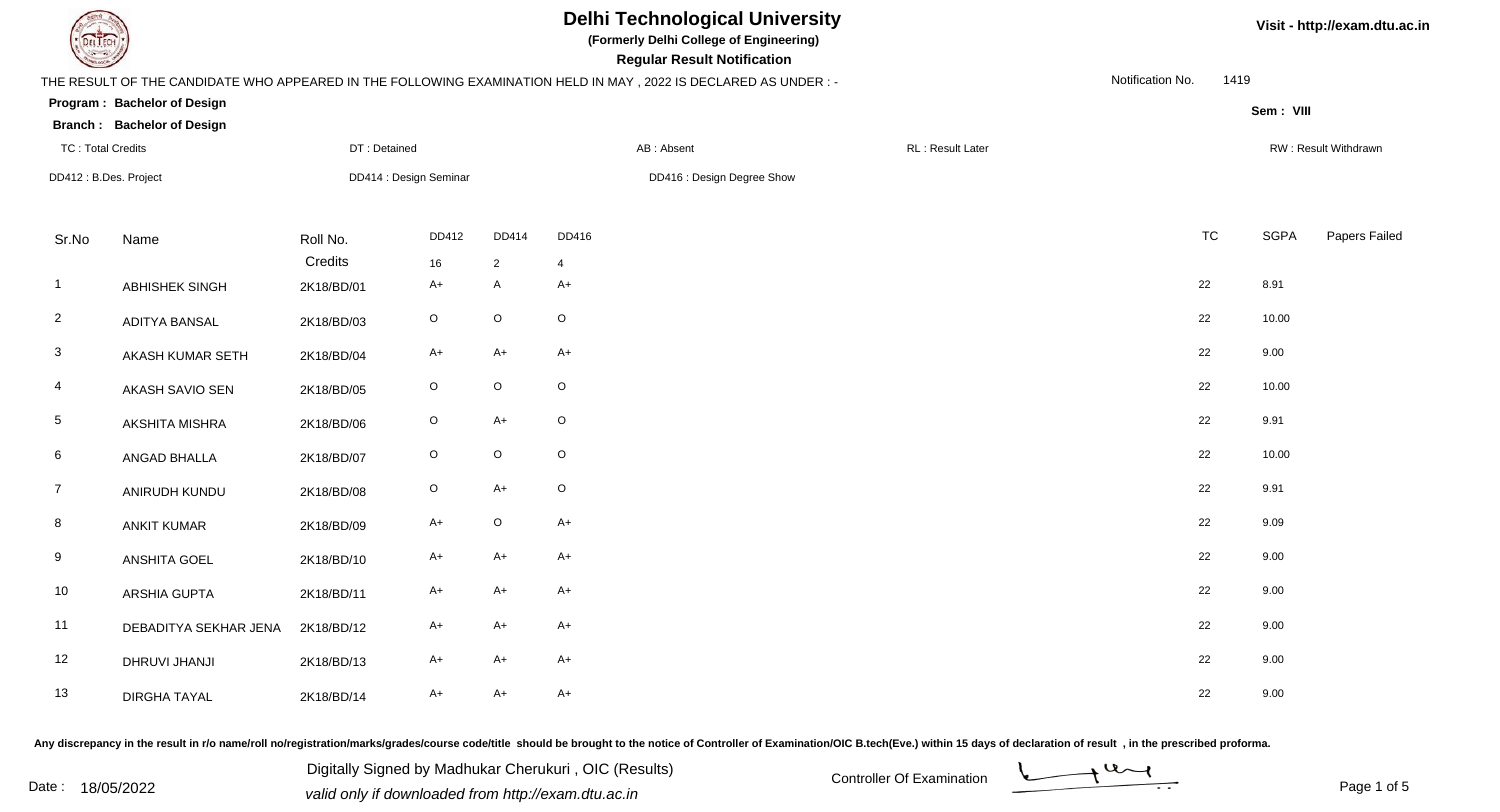| EL ECH                   |                                   |                        |              |                            |              | <b>Delhi Technological University</b><br>(Formerly Delhi College of Engineering)<br><b>Regular Result Notification</b> |                  |                  |      |             | Visit - http://exam.dtu.ac.in |
|--------------------------|-----------------------------------|------------------------|--------------|----------------------------|--------------|------------------------------------------------------------------------------------------------------------------------|------------------|------------------|------|-------------|-------------------------------|
|                          |                                   |                        |              |                            |              | THE RESULT OF THE CANDIDATE WHO APPEARED IN THE FOLLOWING EXAMINATION HELD IN MAY, 2022 IS DECLARED AS UNDER:-         |                  | Notification No. | 1419 |             |                               |
|                          | Program: Bachelor of Design       |                        |              |                            |              |                                                                                                                        |                  |                  |      | Sem: VIII   |                               |
|                          | <b>Branch: Bachelor of Design</b> |                        |              |                            |              |                                                                                                                        |                  |                  |      |             |                               |
| <b>TC: Total Credits</b> |                                   | DT: Detained           |              |                            |              | AB: Absent                                                                                                             | RL: Result Later |                  |      |             | RW: Result Withdrawn          |
| DD412: B.Des. Project    |                                   | DD414 : Design Seminar |              | DD416 : Design Degree Show |              |                                                                                                                        |                  |                  |      |             |                               |
| Sr.No                    | Name                              | Roll No.               | DD412        | DD414                      | DD416        |                                                                                                                        |                  | <b>TC</b>        |      | <b>SGPA</b> | Papers Failed                 |
|                          |                                   | Credits                | 16           | $\overline{2}$             |              |                                                                                                                        |                  |                  |      |             |                               |
| 14                       | <b>DIVYANSH</b>                   | 2K18/BD/15             | A+           | $\mathsf{A}$               | $A+$         |                                                                                                                        |                  | 22               |      | 8.91        |                               |
| 15                       | <b>GOPIKA GOPAKUMAR</b>           | 2K18/BD/16             | A+           | $\mathsf{A}$               | $A+$         |                                                                                                                        |                  | 22               |      | 8.91        |                               |
| 16                       | <b>HARSH SOKAL</b>                | 2K18/BD/17             | $\mathsf{A}$ | $A+$                       | $\mathsf{A}$ |                                                                                                                        |                  | 22               |      | 8.09        |                               |
| 17                       | HIMANG SHAKKARWAL                 | 2K18/BD/18             | $A+$         | $\mathsf{A}$               | $A+$         |                                                                                                                        |                  | 22               |      | 8.91        |                               |
| 18                       | HRISHIKESH MADHAV                 | 2K18/BD/19             | $A+$         | $\mathsf{A}$               | $A+$         |                                                                                                                        |                  | 22               |      | 8.91        |                               |
| 19                       | <b>IPSHITA SINGH</b>              | 2K18/BD/20             | $A+$         | $A+$                       | $A+$         |                                                                                                                        |                  | 22               |      | 9.00        |                               |
| 20                       | <b>ISHIKA GOSWAMI</b>             | 2K18/BD/21             | $A+$         | $A+$                       | $A+$         |                                                                                                                        |                  | 22               |      | 9.00        |                               |
| 21                       | <b>ISHITA DOBHAL</b>              | 2K18/BD/22             | A            | $\mathsf{A}$               | $\mathsf{A}$ |                                                                                                                        |                  | 22               |      | 8.00        |                               |
| 22                       | JAYESH KERKETTA                   | 2K18/BD/23             | A+           | $A+$                       | $A+$         |                                                                                                                        |                  | 22               |      | 9.00        |                               |
| 23                       | <b>JIVESH SAINI</b>               | 2K18/BD/24             | $A+$         | $B+$                       | $A+$         |                                                                                                                        |                  | 22               |      | 8.82        |                               |
| 24                       | <b>KANISHK GAUTAM</b>             | 2K18/BD/25             | A            | $\mathsf{A}$               | $\mathsf{A}$ |                                                                                                                        |                  | 22               |      | 8.00        |                               |
| 25                       | <b>KARTIK BASUMATARY</b>          | 2K18/BD/26             | A+           | $A+$                       | $A+$         |                                                                                                                        |                  | 22               |      | 9.00        |                               |
| 26                       | KASHYAP JYOTI DUTTA               | 2K18/BD/27             | A+           | $A+$                       | $A+$         |                                                                                                                        |                  | 22               |      | 9.00        |                               |

## Any discrepancy in the result in r/o name/roll no/registration/marks/grades/course code/title should be brought to the notice of Controller of Examination/OIC B.tech(Eve.) within 15 days of declaration of result, in the pr

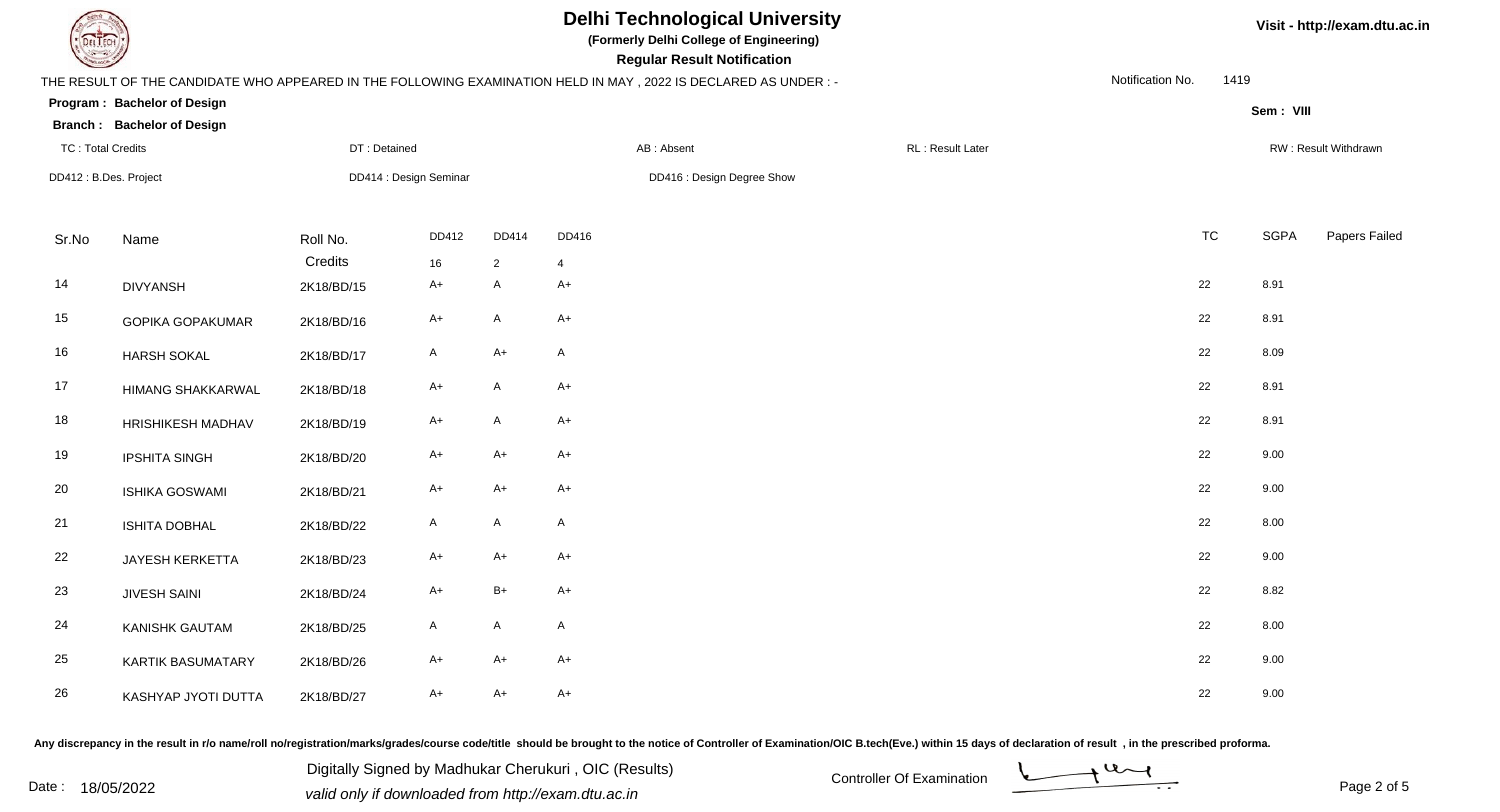| <b>Delhi Technological University</b><br>(Formerly Delhi College of Engineering)<br><b>Regular Result Notification</b> |                                   |              |                        |                |                  |                                                                                                                 |                  |                  | Visit - http://exam.dtu.ac.in |             |                      |  |
|------------------------------------------------------------------------------------------------------------------------|-----------------------------------|--------------|------------------------|----------------|------------------|-----------------------------------------------------------------------------------------------------------------|------------------|------------------|-------------------------------|-------------|----------------------|--|
|                                                                                                                        |                                   |              |                        |                |                  | THE RESULT OF THE CANDIDATE WHO APPEARED IN THE FOLLOWING EXAMINATION HELD IN MAY, 2022 IS DECLARED AS UNDER :- |                  | Notification No. | 1419                          |             |                      |  |
|                                                                                                                        | Program: Bachelor of Design       |              |                        |                |                  |                                                                                                                 |                  |                  |                               | Sem: VIII   |                      |  |
|                                                                                                                        | <b>Branch: Bachelor of Design</b> |              |                        |                |                  |                                                                                                                 |                  |                  |                               |             |                      |  |
| <b>TC: Total Credits</b>                                                                                               |                                   | DT: Detained |                        |                |                  | AB: Absent                                                                                                      | RL: Result Later |                  |                               |             | RW: Result Withdrawn |  |
|                                                                                                                        | DD412: B.Des. Project             |              | DD414 : Design Seminar |                |                  | DD416 : Design Degree Show                                                                                      |                  |                  |                               |             |                      |  |
| Sr.No                                                                                                                  | Name                              | Roll No.     | DD412                  | DD414          | DD416            |                                                                                                                 |                  | <b>TC</b>        |                               | <b>SGPA</b> | Papers Failed        |  |
|                                                                                                                        |                                   | Credits      | 16                     | $\overline{2}$ | $\boldsymbol{4}$ |                                                                                                                 |                  |                  |                               |             |                      |  |
| 27                                                                                                                     | <b>KETAN PRAJAPATI</b>            | 2K18/BD/28   | A+                     | $A+$           | $A+$             |                                                                                                                 |                  | 22               | 9.00                          |             |                      |  |
| 28                                                                                                                     | <b>MEDHANKAR SHEEL</b>            | 2K18/BD/29   | $A+$                   | $\mathsf{A}$   | $A+$             |                                                                                                                 |                  | 22               | 8.91                          |             |                      |  |
| 29                                                                                                                     | MIMANSA TRIPATHI                  | 2K18/BD/30   | A+                     | $\mathsf{A}$   | $A+$             |                                                                                                                 |                  | 22               | 8.91                          |             |                      |  |
| $30\,$                                                                                                                 | MITHRAVINDA KG                    | 2K18/BD/31   | $A+$                   | $A+$           | $A+$             |                                                                                                                 |                  | 22               | 9.00                          |             |                      |  |
| 31                                                                                                                     | NAMAN CHADHA                      | 2K18/BD/32   | A+                     | $A+$           | $A+$             |                                                                                                                 |                  | 22               | 9.00                          |             |                      |  |
| 32                                                                                                                     | NIPUN SHARMA                      | 2K18/BD/33   | $A+$                   | $A+$           | $A+$             |                                                                                                                 |                  | 22               | 9.00                          |             |                      |  |
| 33                                                                                                                     | PRANOY KANUNGO                    | 2K18/BD/34   | $\mathsf O$            | $A+$           | $\mathsf O$      |                                                                                                                 |                  | 22               | 9.91                          |             |                      |  |
| 34                                                                                                                     | PRASHANT SINGH                    | 2K18/BD/35   | $A+$                   | $A+$           | $A+$             |                                                                                                                 |                  | 22               | 9.00                          |             |                      |  |
| 35                                                                                                                     | PUROO KUMAR ROY                   | 2K18/BD/37   | $A+$                   | $\mathsf{A}$   | $A+$             |                                                                                                                 |                  | 22               | 8.91                          |             |                      |  |
| 36                                                                                                                     | RAGHAV BYALA                      | 2K18/BD/38   | A+                     | $\mathsf{A}$   | $A+$             |                                                                                                                 |                  | 22               | 8.91                          |             |                      |  |
| 37                                                                                                                     | SAHIL R                           | 2K18/BD/40   | $A+$                   | $A+$           | $A+$             |                                                                                                                 |                  | 22               | 9.00                          |             |                      |  |
| 38                                                                                                                     | SALAVADHI SAGAR                   | 2K18/BD/41   | A                      | $\mathsf{A}$   | $\mathsf{A}$     |                                                                                                                 |                  | 22               |                               | 8.00        |                      |  |
| 39                                                                                                                     | SAMRIDH GUPTA                     | 2K18/BD/42   | O                      | $\mathsf O$    | $\mathsf O$      |                                                                                                                 |                  | 22               |                               | 10.00       |                      |  |

Any discrepancy in the result in r/o name/roll no/registration/marks/grades/course code/title should be brought to the notice of Controller of Examination/OIC B.tech(Eve.) within 15 days of declaration of result ,in the p

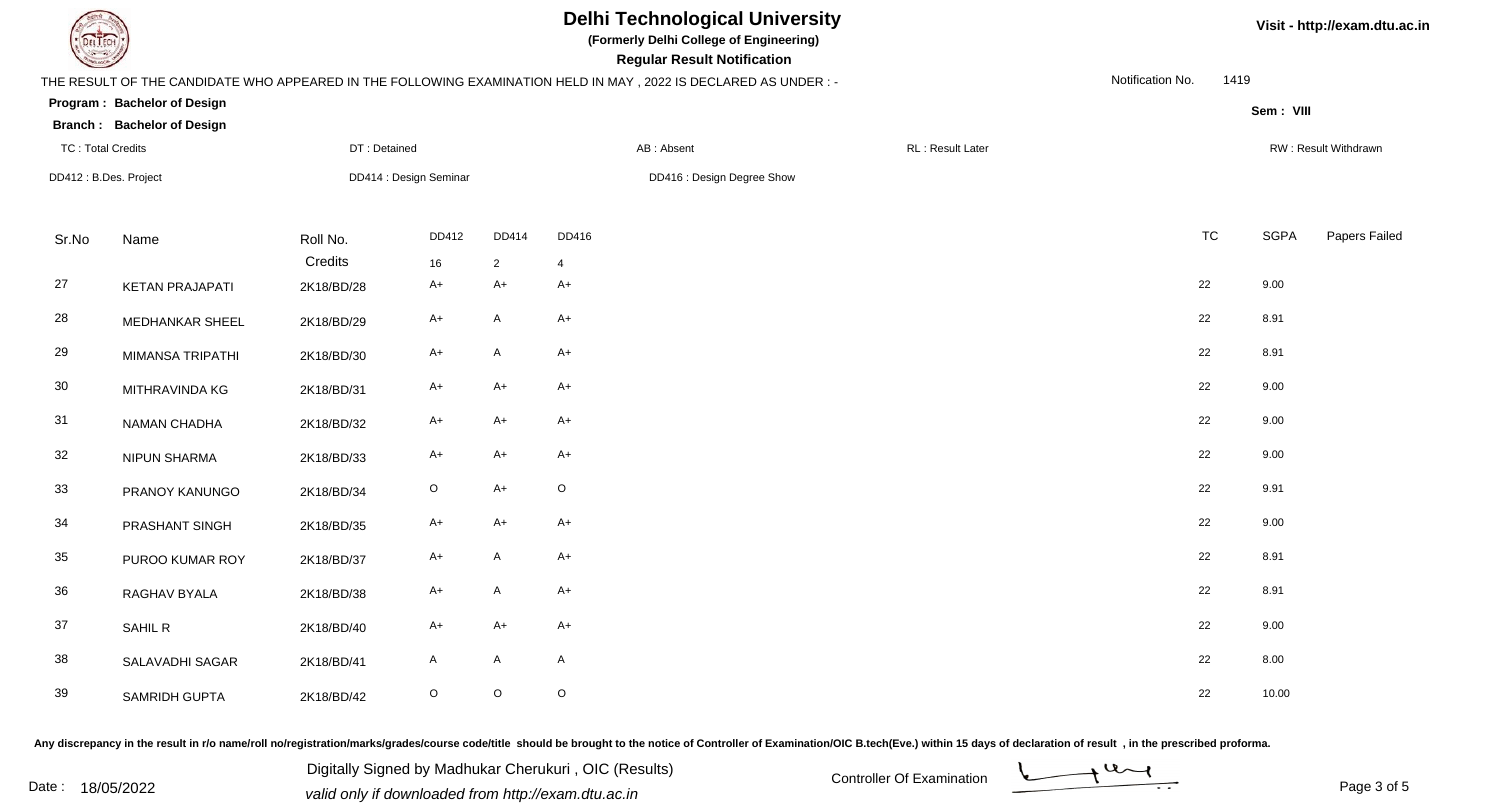| EL ECH                   |                                   |                        |              |                            |              | <b>Delhi Technological University</b><br>(Formerly Delhi College of Engineering)<br><b>Regular Result Notification</b> |                  |                  |      |             | Visit - http://exam.dtu.ac.in |
|--------------------------|-----------------------------------|------------------------|--------------|----------------------------|--------------|------------------------------------------------------------------------------------------------------------------------|------------------|------------------|------|-------------|-------------------------------|
|                          |                                   |                        |              |                            |              | THE RESULT OF THE CANDIDATE WHO APPEARED IN THE FOLLOWING EXAMINATION HELD IN MAY, 2022 IS DECLARED AS UNDER:-         |                  | Notification No. | 1419 |             |                               |
|                          | Program: Bachelor of Design       |                        |              |                            |              |                                                                                                                        |                  |                  |      | Sem: VIII   |                               |
|                          | <b>Branch: Bachelor of Design</b> |                        |              |                            |              |                                                                                                                        |                  |                  |      |             |                               |
| <b>TC: Total Credits</b> |                                   | DT: Detained           |              |                            |              | AB: Absent                                                                                                             | RL: Result Later |                  |      |             | RW: Result Withdrawn          |
| DD412: B.Des. Project    |                                   | DD414 : Design Seminar |              | DD416 : Design Degree Show |              |                                                                                                                        |                  |                  |      |             |                               |
| Sr.No                    | Name                              | Roll No.               | DD412        | DD414                      | DD416        |                                                                                                                        |                  | <b>TC</b>        |      | <b>SGPA</b> | Papers Failed                 |
|                          |                                   | Credits                | 16           | $\overline{2}$             |              |                                                                                                                        |                  |                  |      |             |                               |
| 40                       | SAOUMYA MANDHAR                   | 2K18/BD/43             | $\mathsf O$  | $A+$                       | $\circ$      |                                                                                                                        |                  | 22               |      | 9.91        |                               |
| 41                       | SNEHAL KUMAR                      | 2K18/BD/45             | A            | $A+$                       | $\mathsf{A}$ |                                                                                                                        |                  | 22               |      | 8.09        |                               |
| 42                       | SNEHANSHU BINDAL                  | 2K18/BD/46             | $A+$         | $\mathsf{A}$               | $A+$         |                                                                                                                        |                  | 22               |      | 8.91        |                               |
| 43                       | <b>VIBHOR AGARWAL</b>             | 2K18/BD/47             | A+           | $A+$                       | $A+$         |                                                                                                                        |                  | 22               |      | 9.00        |                               |
| 44                       | <b>VINEET KAPIL</b>               | 2K18/BD/48             | $\mathsf O$  | $A+$                       | $\mathsf O$  |                                                                                                                        |                  | 22               |      | 9.91        |                               |
| 45                       | YAMINI GUPTA                      | 2K18/BD/49             | $\mathsf O$  | $\mathsf O$                | $\mathsf O$  |                                                                                                                        |                  | 22               |      | 10.00       |                               |
| 46                       | YOGESH PADIYAR                    | 2K18/BD/50             | A            | $A+$                       | $\mathsf{A}$ |                                                                                                                        |                  | 22               |      | 8.09        |                               |
| 47                       | HRUTUJA MESHRAM                   | 2K18/BD/51             | $\mathsf{O}$ | $A+$                       | $\mathsf O$  |                                                                                                                        |                  | 22               |      | 9.91        |                               |
| 48                       | KHUSHBU ANAND                     | 2K18/BD/52             | A+           | $A+$                       | $A+$         |                                                                                                                        |                  | 22               |      | 9.00        |                               |
| 49                       | <b>ARNAV GUPTA</b>                | 2K18/BD/53             | $A+$         | $A+$                       | $A+$         |                                                                                                                        |                  | 22               |      | 9.00        |                               |
| 50                       | NIKHIL SRIVASTAVA                 | 2K18/BD/55             | $A+$         | $A+$                       | $A+$         |                                                                                                                        |                  | 22               |      | 9.00        |                               |
| 51                       | SAMARTH YADAV                     | 2K18/BD/56             | A+           | $A+$                       | $A+$         |                                                                                                                        |                  | 22               |      | 9.00        |                               |
| 52                       | <b>KETKI SHARMA</b>               | 2K18/BD/57             | $\circ$      | $A+$                       | $\mathsf O$  |                                                                                                                        |                  | 22               |      | 9.91        |                               |

Any discrepancy in the result in r/o name/roll no/registration/marks/grades/course code/title should be brought to the notice of Controller of Examination/OIC B.tech(Eve.) within 15 days of declaration of result, in the pr